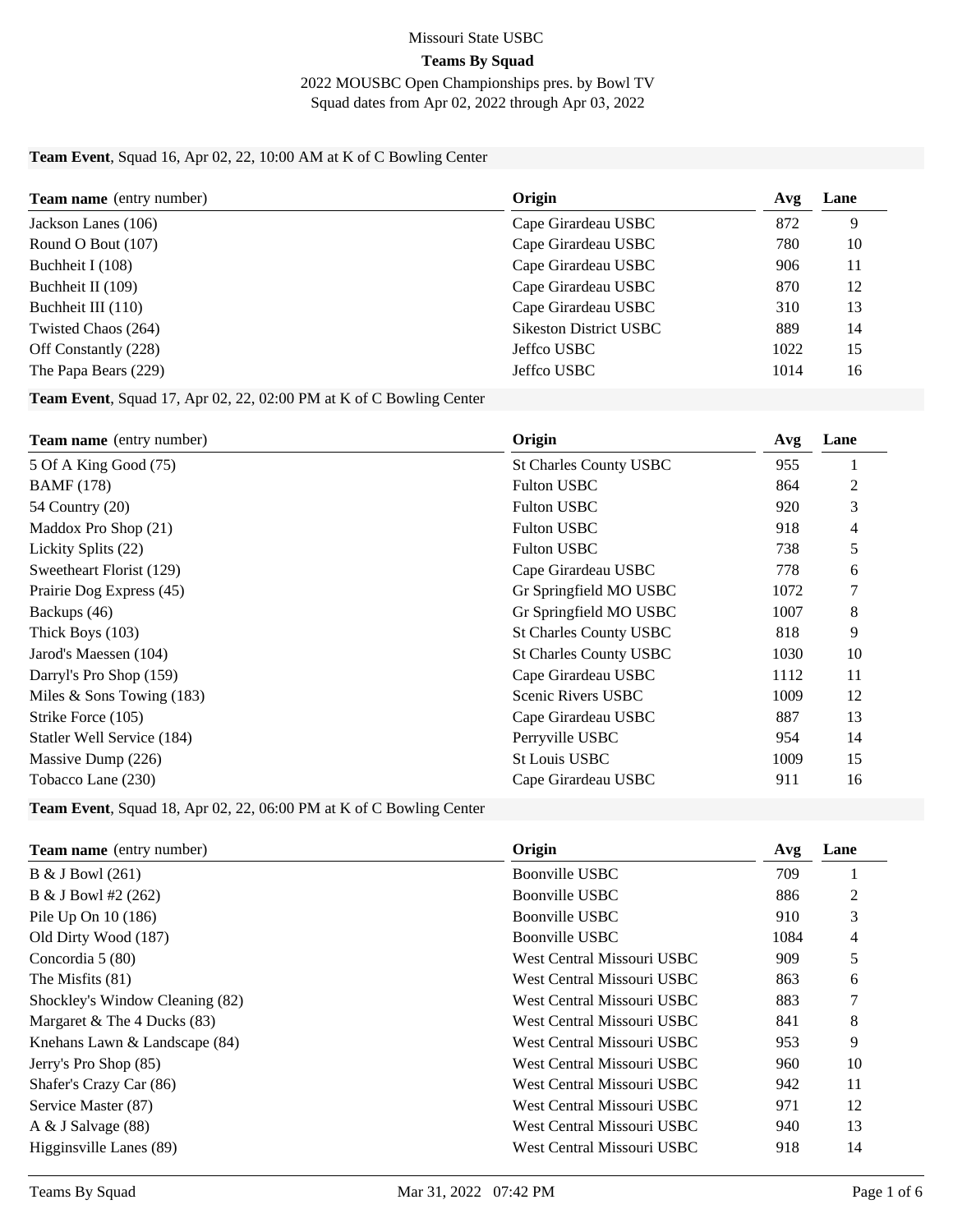#### **Team Event**, Squad 18, Apr 02, 22, 06:00 PM at K of C Bowling Center

| <b>Team name</b> (entry number) | Origin                 | Avg | Lane |
|---------------------------------|------------------------|-----|------|
| Roto-Rooter (160)               | Gr Springfield MO USBC | 956 | 15   |
| Homestyle Bowlers (227)         | Dexter USBC            | 668 | 16   |

**Team Event**, Squad 19, Apr 03, 22, 09:00 AM at K of C Bowling Center

| Team name (entry number)          | Origin                        | Avg  | Lane |
|-----------------------------------|-------------------------------|------|------|
| Kustom Concrete (62)              | Lebanon USBC                  | 782  |      |
| Floyd's Crew (260)                | <b>St Louis USBC</b>          | 1126 | 2    |
| Sliders $(67)$                    | <b>St Charles County USBC</b> | 1006 | 3    |
| Rollers (68)                      | <b>St Charles County USBC</b> | 953  | 4    |
| Sedalia Insulation (18)           | West Central Missouri USBC    | 915  | 5    |
| Chop Masters (19)                 | West Central Missouri USBC    | 202  | 6    |
| INVAZN(25)                        | Columbia USBC                 | 961  |      |
| INVAZN $2(26)$                    | Columbia USBC                 | 992  | 8    |
| Ducks $(32)$                      | Mexico USBC                   | 1012 | 9    |
| Duh $(33)$                        | Mexico USBC                   | 804  | 10   |
| Mac Attack (34)                   | Columbia USBC                 | 1045 | 11   |
| Dink's Home Inspection (36)       | Columbia USBC                 | 977  | 12   |
| Power House (23)                  | Doniphan USBC                 | 844  | 13   |
| 11th Frame $(59)$                 | Gr Springfield MO USBC        | 909  | 14   |
| Greater Ozarks Open #1 (249)      | Gr Springfield MO USBC        | 852  | 15   |
| Century Lanes Shannon Burns (250) | Gr Springfield MO USBC        | 1093 | 16   |

**Team Event**, Squad 20, Apr 03, 22, 01:00 PM at K of C Bowling Center

| <b>Team name</b> (entry number) | Origin                        | Avg  | Lane |
|---------------------------------|-------------------------------|------|------|
| 4 Bucks and A Doe (190)         | <b>St Louis USBC</b>          | 1023 | 5    |
| Olivette Lanes (191)            | <b>St Louis USBC</b>          | 1028 | 6    |
| Golden Eagle (224)              | Northeast Missouri USBC       | 790  |      |
| Do Better $(225)$               | <b>St Louis USBC</b>          | 910  | 8    |
| Muff Divers (44)                | <b>St Louis USBC</b>          | 992  | 9    |
| We Rolling (58)                 | <b>St Charles County USBC</b> | 974  | 10   |
| $CK$ Supply $(123)$             | <b>St Louis USBC</b>          | 951  | 11   |
| Free Ballers (185)              | <b>St Charles County USBC</b> | 707  | 12   |
| Garrison Construction (132)     | Gr Joplin USBC                | 1035 | 13   |
| $KT$ Pro Shop $(133)$           | Gr Joplin USBC                | 936  | 14   |
| Merkins $(259)$                 | Columbia USBC                 | 961  | 15   |
| Youngbloodz (269)               | <b>St Louis USBC</b>          | 950  | 16   |

**Doubles Event**, Squad 13, Apr 02, 22, 09:00 AM at West Park Lanes

| <b>Team name</b> (entry number)                 | Origin               | Avg | Lane |
|-------------------------------------------------|----------------------|-----|------|
| Greenwalt, Andrea C / Drezek, Richard (225)     | St Louis USBC        | 424 |      |
| Drezek, Ian A / Leonard, Butch L $(225)$        | <b>St Louis USBC</b> | 382 |      |
| Johnson, Selena / Leonard, Dana M (225)         | <b>St Louis USBC</b> | 309 |      |
| Schaffer, Nancy K / Whittle, Dennis W (259)     | Columbia USBC        | 389 |      |
| Helmka, Reece S / Cavanaugh, James W, Jr (259)  | Columbia USBC        | 383 |      |
| Ruessler, Patrick M / Hulett, Brian (259)       | Columbia USBC        | 366 |      |
| Dawson, Thomas $L /$ Hicks, Keith (123)         | <b>St Louis USBC</b> | 356 |      |
| Pfeiffer, Jeff A / Hochecker, Rick J, III (123) | <b>St Louis USBC</b> | 425 |      |
| Garrison, Tom R / Howerton, Warren M (132)      | Gr Joplin USBC       | 441 | 9    |
| Howerton, Roger K / Richhart, Tim R $(132)$     | Gr Joplin USBC       | 397 | 9    |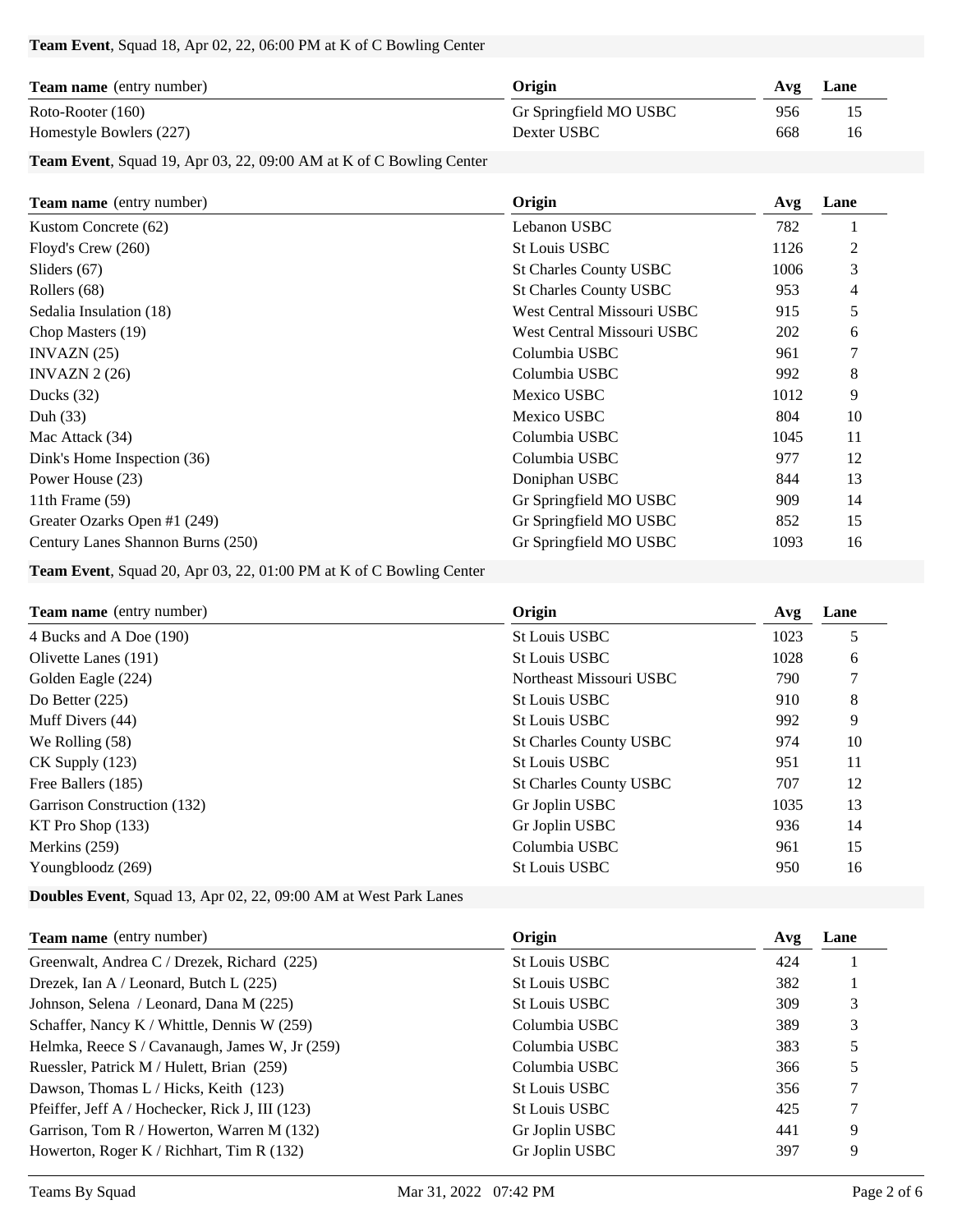# **Doubles Event**, Squad 13, Apr 02, 22, 09:00 AM at West Park Lanes

| <b>Team name</b> (entry number)                  | Origin               | Avg | Lane |
|--------------------------------------------------|----------------------|-----|------|
| Anderson, Lori A / Bailey, Dale (133)            | Gr Joplin USBC       | 394 | 11   |
| Swift, Phillip / Anderson, Chuck (133)           | Gr Joplin USBC       | 397 | 11   |
| Magdaleno, Paula J / Magdaleno, Dennis M (133)   | Gr Joplin USBC       | 342 | 13   |
| Hawkins, Scott A / Cissell, Kevin T (190)        | <b>St Louis USBC</b> | 412 | 13   |
| Billups, Maurice A / Hager, Richard J (190)      | <b>St Louis USBC</b> | 401 | 15   |
| Tooley, Ashley A / Camenzind, Matthew D (190)    | <b>St Louis USBC</b> | 384 | 15   |
| Haertter, John S / Willmann, Doug B (191)        | <b>St Louis USBC</b> | 442 | 17   |
| Shelby, Richard / Cottingham, Randy (191)        | <b>St Louis USBC</b> | 403 | 17   |
| Walters, Aaron M / Wedemeyer, Matthew J (253)    | Perryville USBC      | 381 | 19   |
| Wedemeyer, Katie I / McMath, Brian J (253)       | Perryville USBC      | 365 | 19   |
| Mapp-Cunningham, Keri R / Reese, Jermiah D (260) | <b>St Louis USBC</b> | 458 | 21   |
| Redmon, Calvin J / Dancy, Jeffery L, Jr (260)    | <b>St Louis USBC</b> | 439 | 21   |
| Thompson, Dexter Jr / Bush, Floyd L, Jr (260)    | <b>St Louis USBC</b> | 433 | 23   |
| Voelker, Fong C / Reinheimer, Richard G (265)    | Cape Girardeau USBC  | 348 | 23   |
| Griggs, Sherry D / Moore, Shenale N (269)        | <b>St Louis USBC</b> | 335 | 25   |
| Slater, Kimberly A / Sanders, Brandon G (269)    | <b>St Louis USBC</b> | 414 | 25   |
| Williams, Lexi / Dabney, Rae (269)               | <b>St Louis USBC</b> | 319 | 27   |

**Doubles Event**, Squad 14, Apr 02, 22, 01:30 PM at West Park Lanes

| Team name (entry number)                               | Origin                        | Avg              | Lane           |
|--------------------------------------------------------|-------------------------------|------------------|----------------|
| Pederson, Bryan C / Inglis, Yuki I (224)               | Northeast Missouri USBC       | 406              | 1              |
| Korte, Michael F / Pietzman, John D, Jr (224)          | Northeast Missouri USBC       | 193              | 1              |
| McGlasson, Charles(Chris) C / Peabody, Matthew K (224) | Northeast Missouri USBC       | 367              | 1              |
| Schuler, Matthew J / Wiele, Norman J (44)              | <b>St Louis USBC</b>          | 390              | 3              |
| Winkler, Brian D / Winkler, Philip G (44)              | <b>St Louis USBC</b>          | 421              | 3              |
| Jercinovic, Tony N / Riedisser, David M (44)           | <b>St Louis USBC</b>          | 402              | 3              |
| Colley, Ryan D / Boggiano, Chuck W (44)                | <b>St Louis USBC</b>          | 379              | 5              |
| Lefevers, Carl W / Hammond, Shawn (Robert) S (18)      | West Central Missouri USBC    | 368              | 5              |
| Williams, Carl / Jones, Tansel L, Sr (18)              | West Central Missouri USBC    | 352              | 5              |
| Plummer, Darin L / Perriguey, Rick A (19)              | West Central Missouri USBC    | $\boldsymbol{0}$ | $\overline{7}$ |
| Wirtz, Matthew A / Wirtz, Jon $(19)$                   | West Central Missouri USBC    | $\Omega$         | 7              |
| Kilbreth, Larry / Kjar, James O (19)                   | West Central Missouri USBC    | 397              | $\tau$         |
| Horton, Michael L / Meyer, David C, II (58)            | <b>St Charles County USBC</b> | 382              | 9              |
| Hudnut, Kevin D / Motsinger, Mike L, Sr (58)           | <b>St Charles County USBC</b> | 386              | 9              |
| Henry, Robert D / Hembrock, Neal P (58)                | <b>St Charles County USBC</b> | 386              | 9              |
| Wallander, Jack E / Connelly, Melynda S (62)           | Lebanon USBC                  | 280              | 11             |
| Connelly, Kevin R / Witt, Meredith E (62)              | Lebanon USBC                  | 327              | 11             |
| Vance, William S / Eaton, Jess T (62)                  | Lebanon USBC                  | 343              | 11             |
| Railton, David J / Yim, Saren (25)                     | Columbia USBC                 | 389              | 13             |
| Yoon, Jin S / Miller, Aaron C (25)                     | Columbia USBC                 | 416              | 13             |
| Lam, Aaron / Lam, Anjoe (25)                           | Columbia USBC                 | 380              | 13             |
| Youngblood, Jordan R / Oliver, Gavin T (26)            | Columbia USBC                 | 370              | 15             |
| Sam, Sophal / Huang, Ben (26)                          | Columbia USBC                 | 398              | 15             |
| Dotting, Dale R / Swearingen, Walter Corky N (59)      | Gr Springfield MO USBC        | 369              | 15             |
| Oswalt, Darin R / Tharp, Josh A (36)                   | Columbia USBC                 | 409              | 17             |
| Matney, David E / Thomas, Steven D (36)                | Columbia USBC                 | 356              | 17             |
| Surby, Craig A / Perryman, James D (59)                | Gr Springfield MO USBC        | 348              | 17             |
| Chick, Brian S / McAfee, Kevin W (34)                  | Columbia USBC                 | 425              | 19             |
| Alexander, John M / Cravens, Glendell R, Jr (34)       | Columbia USBC                 | 421              | 19             |
| Kite, Kody / Creason, Casey (34)                       | Columbia USBC                 | 411              | 19             |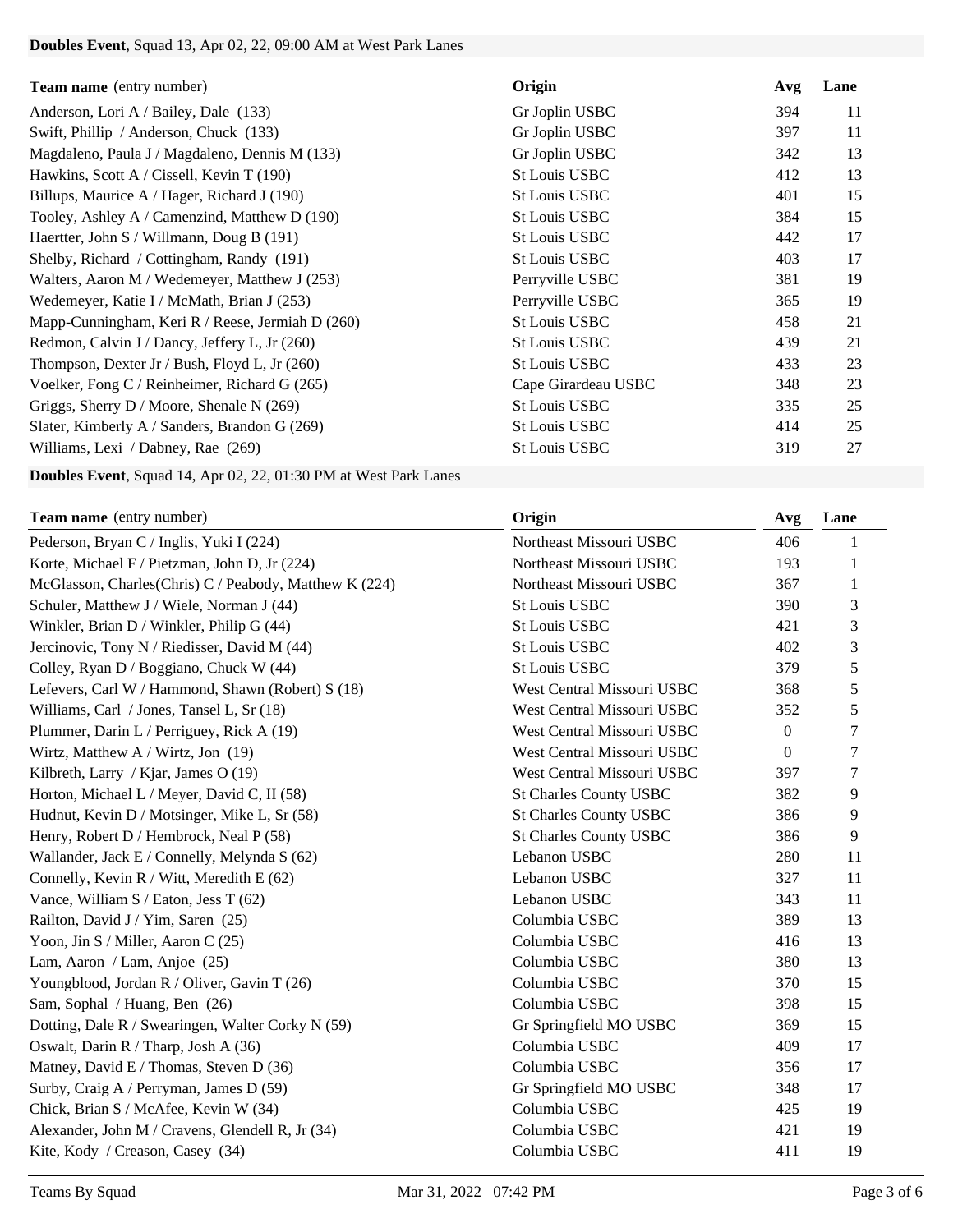# **Doubles Event**, Squad 14, Apr 02, 22, 01:30 PM at West Park Lanes

| <b>Team name</b> (entry number)                   | Origin                        | Avg | Lane |
|---------------------------------------------------|-------------------------------|-----|------|
| Eikermann, Danny / Janke, Shaun W (32)            | Mexico USBC                   | 367 | 21   |
| Taylor, Jadin M / Taylor, Colby C (32)            | Mexico USBC                   | 389 | 21   |
| Parks, Eric / Ostendorf, Brian D (32)             | Mexico USBC                   | 425 | 21   |
| King, Zandra R / Kirklin, Jacob W (33)            | Mexico USBC                   | 268 | 23   |
| Williams, Matt B / Santiago, Edgardo T (33)       | Mexico USBC                   | 367 | 23   |
| Stewart, Bruce N / Smith, Wilbert R (23)          | Doniphan USBC                 | 365 | 23   |
| Frey, James D / Craft, Henry J $(23)$             | Doniphan USBC                 | 314 | 25   |
| Nelson, Jacob G / Nguyen, Justin L $(249)$        | Gr Springfield MO USBC        | 429 | 25   |
| Murphy, Casey F / Gavel, Duan E $(249)$           | Gr Springfield MO USBC        | 236 | 25   |
| Foster, John D / Thompson, Jessica R (249)        | Gr Springfield MO USBC        | 427 | 27   |
| Lofton, Ryan $S /$ Burns, Shannon (250)           | Gr Springfield MO USBC        | 448 | 27   |
| Reising, Dominieck / Harper, Matthew (250)        | Gr Springfield MO USBC        | 405 | 27   |
| Tevis, Drake W / Biggar, Eddie P, III (247)       | Columbia USBC                 | 338 | 29   |
| Lambermont, James R / Rapplean, Dennis G, Sr (67) | <b>St Charles County USBC</b> | 393 | 29   |
| Witmer, Barry L / Terry, Francis L (67)           | <b>St Charles County USBC</b> | 358 | 29   |
| Sampson, Steven M / Schieszer, Joseph T, Jr (68)  | <b>St Charles County USBC</b> | 422 | 31   |
| Michael, Rodney J / Michael, Christopher J (68)   | <b>St Charles County USBC</b> | 406 | 31   |
| Gibson, Donald A / Maley, Michael J (68)          | <b>St Charles County USBC</b> | 380 | 31   |

**Doubles Event**, Squad 15, Apr 03, 22, 08:30 AM at West Park Lanes

| <b>Team name</b> (entry number)                    | Origin                     | Avg | Lane   |
|----------------------------------------------------|----------------------------|-----|--------|
| Griffitt, Katelynn M / Meineka, Kade P (81)        | West Central Missouri USBC | 294 |        |
| Denker, Richard W / Boling, Bradley A (81)         | West Central Missouri USBC | 403 | 1      |
| Ainsworth, Trent S / McGraw, Rory N (81)           | West Central Missouri USBC | 366 | 1      |
| Hall, Stephanie D / Hall, Walter E (80)            | West Central Missouri USBC | 367 | 3      |
| Lyell, Matthew S / Johnson, Christopher L (80)     | West Central Missouri USBC | 342 | 3      |
| Peppard, Tomei / Gandhi, Jeramiah P (82)           | West Central Missouri USBC | 321 | 3      |
| Crowley, Kyle R / Crowley, Gary K (82)             | West Central Missouri USBC | 355 | 5      |
| Perrine, Austin E / McGinnis, Corey S (84)         | West Central Missouri USBC | 367 | 5      |
| Perrine, Alex M / Vandiver, Mason B (84)           | West Central Missouri USBC | 393 | 5      |
| Crisp, Margaret A / Crisp, Will M (83)             | West Central Missouri USBC | 332 | $\tau$ |
| Homfeld, Donnie K / Jarvis, Michael A (83)         | West Central Missouri USBC | 322 | $\tau$ |
| Darr, Tony E / Romans, Dustin K (83)               | West Central Missouri USBC | 369 | $\tau$ |
| Rooney, Sydney C / Schowengerdt, Eric W (85)       | West Central Missouri USBC | 368 | 9      |
| Graham, Dwayne L / Graham, Gerald D (85)           | West Central Missouri USBC | 390 | 9      |
| Knehans, Donald M / Knehans, Cole A (85)           | West Central Missouri USBC | 395 | 9      |
| Shafer, Deanna L / Shafer, David B (86)            | West Central Missouri USBC | 361 | 11     |
| Rooney, Mindy C / Bollinger, Bill $(86)$           | West Central Missouri USBC | 382 | 11     |
| Goettling, John C / Lewis, Christopher H (86)      | West Central Missouri USBC | 390 | 11     |
| Garrison, Sam L, Sr / Garrison, Dennis A (88)      | West Central Missouri USBC | 379 | 13     |
| Pulliam, Morgan N / Crowley, Adam K (88)           | West Central Missouri USBC | 365 | 13     |
| Rooney, Patrick T / Bredehoeft, Keith E (88)       | West Central Missouri USBC | 401 | 13     |
| Dukes, Edward D / Nelson, Rex D (87)               | West Central Missouri USBC | 383 | 15     |
| Brooks, Jeremy M / Brooks, Jamie L (89)            | West Central Missouri USBC | 361 | 15     |
| Collins, Eric H / Green, Mike (87)                 | West Central Missouri USBC | 397 | 15     |
| Schneider, Brett A / Achs, Steven (229)            | Jeffco USBC                | 437 | 17     |
| Canania, Gilbert N / Jolly, Jack A (229)           | Jeffco USBC                | 374 | 17     |
| Jewell, Stephanie R / Jewell, Merlin (Mike) M (89) | West Central Missouri USBC | 352 | 17     |
| Harms, Michael D / Scheer, David R (228)           | Jeffco USBC                | 411 | 19     |
| Roberson, Peter S / Harms, Bob C (228)             | Jeffco USBC                | 422 | 19     |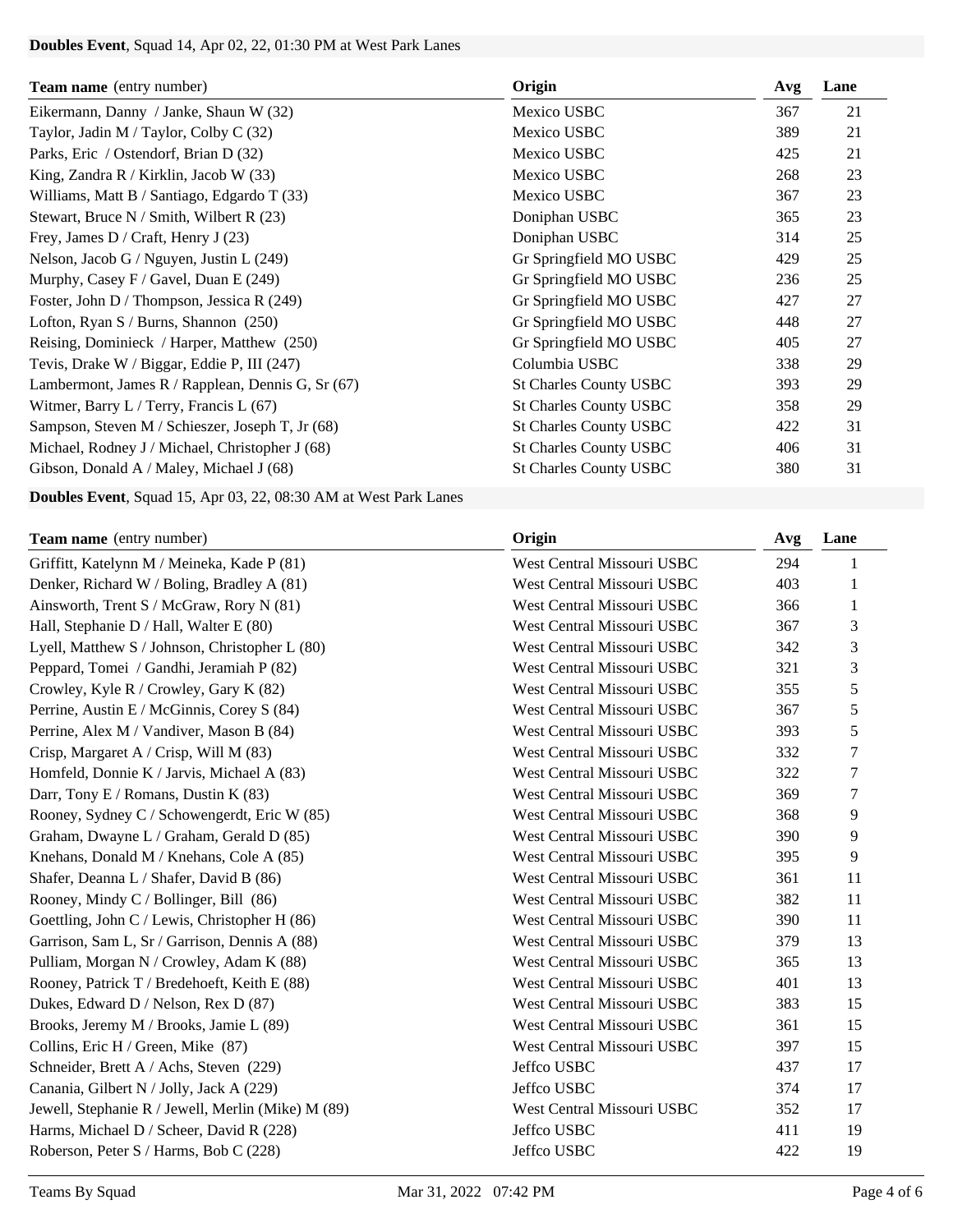# **Doubles Event**, Squad 15, Apr 03, 22, 08:30 AM at West Park Lanes

| <b>Team name</b> (entry number)                 | Origin                 | Avg | Lane |
|-------------------------------------------------|------------------------|-----|------|
| Harms, Richard W / Harms, Steve A (228)         | Jeffco USBC            | 392 | 19   |
| Schmitz, Nick / Backues, Andrew A (178)         | <b>Fulton USBC</b>     | 330 | 21   |
| Lewis, Kyle M / Thomas, Clint R $(178)$         | <b>Fulton USBC</b>     | 346 | 21   |
| Mankin, David L / Massman, Chris L (178)        | <b>Fulton USBC</b>     | 361 | 21   |
| Maddox, Oscar L / Craven, Larry J (21)          | <b>Fulton USBC</b>     | 336 | 23   |
| Christal, Shawn D / Kleindienst, Randall L (21) | <b>Fulton USBC</b>     | 370 | 23   |
| Smith, Gerald L / Hickman, James A (21)         | <b>Fulton USBC</b>     | 420 | 23   |
| Armstrong, Laura J / Powell, Angie L (22)       | <b>Fulton USBC</b>     | 298 | 25   |
| Sneed, Donald G / Armstrong III, Johnny F (20)  | <b>Fulton USBC</b>     | 359 | 25   |
| Richardson, Marvin R / Brooks, A. J (20)        | <b>Fulton USBC</b>     | 353 | 25   |
| Richardson, Donna S / Brooks, Carolyn M (22)    | <b>Fulton USBC</b>     | 302 | 27   |
| James, Darryl F / Bell, Hunter G $(159)$        | Cape Girardeau USBC    | 452 | 27   |
| Williams, Jeffery A, Jr / Brown, Johnny D (159) | Cape Girardeau USBC    | 445 | 27   |
| Flagg, Paul D / Peters, Vincent P (45)          | Gr Springfield MO USBC | 420 | 29   |
| Flagg, Steve M / Micham, Emerel L (45)          | Gr Springfield MO USBC | 423 | 29   |
| Moody, Mike / Carson, Shawn O (45)              | Gr Springfield MO USBC | 408 | 29   |
| Eskew, Steven C, Jr / Sanders, James D (46)     | Gr Springfield MO USBC | 404 | 31   |
| Cassidy, Jeremy D / Murphy-Ward, Andrew P (46)  | Gr Springfield MO USBC | 424 | 31   |
| Acre, Larry Jr / Turner, Bruce E (248)          | Cape Girardeau USBC    | 408 | 31   |

**Doubles Event**, Squad 16, Apr 03, 22, 01:00 PM at West Park Lanes

| <b>Team name</b> (entry number)                 | Origin                        | Avg              | Lane |
|-------------------------------------------------|-------------------------------|------------------|------|
| Rhodes, Pewee L / Rhodes, Willard L (107)       | Cape Girardeau USBC           | 371              | 1    |
| Langston, Tyler S / Priest, Zach (107)          | Cape Girardeau USBC           | 198              |      |
| Kuehn, Randy L / Zoellner, Nicole M (109)       | Cape Girardeau USBC           | 292              | 1    |
| Hahs, Gregory S / Gaddy, Bill G (108)           | Cape Girardeau USBC           | 326              | 3    |
| Zoellner, Albert J / Zoellner, Sylvester (108)  | Cape Girardeau USBC           | 364              | 3    |
| Webb, David G / Schwent, Keith B (108)          | Cape Girardeau USBC           | 406              | 3    |
| Schuessler, Charles V / Schuessler, Ben K (106) | Cape Girardeau USBC           | 334              | 5    |
| Thomas, Christina L / Thomas, Tracey E (106)    | Cape Girardeau USBC           | 369              | 5    |
| Sadler, Lee / Bradshaw, James D (106)           | Cape Girardeau USBC           | 380              | 5    |
| Balsman, Jeffrey S / Clifton, Kevin R (109)     | Cape Girardeau USBC           | 170              | 7    |
| Zoellner, Merlin A / Molly, Chad M (110)        | Cape Girardeau USBC           | $\boldsymbol{0}$ | 7    |
| Tinnin, Thomas W / Tinnin, Cody A (110)         | Cape Girardeau USBC           | 343              | 7    |
| Buerger, Joe R, III / Buerger, Joe R, Jr (75)   | <b>St Charles County USBC</b> | 352              | 9    |
| Pajer, Andrew J / Key, Wayne M (75)             | <b>St Charles County USBC</b> | 356              | 9    |
| Hageman, Scott A / Byrd, Nathaniel C (75)       | <b>St Charles County USBC</b> | 421              | 9    |
| Crossman, Nicholas K / Graven, Thomas L (103)   | <b>St Charles County USBC</b> | 202              | 11   |
| Crossman, Michael D, Jr / Goettel, Troy A (103) | <b>St Charles County USBC</b> | 427              | 11   |
| Evans, Terrance R / Stephens, Paul II (75)      | <b>St Charles County USBC</b> | $\mathbf{0}$     | 11   |
| Maessen, Patrick J / Adam, David E (104)        | <b>St Charles County USBC</b> | 418              | 13   |
| Latka, Greg J / Forster, Robert D, Jr (104)     | <b>St Charles County USBC</b> | 414              | 13   |
| Peter, Scott M / Eaves, Dekon W (104)           | <b>St Charles County USBC</b> | 387              | 13   |
| Berry, Marlys / East, Travis L (105)            | Cape Girardeau USBC           | 335              | 15   |
| Burton, Susan / Burton, Ricky C (105)           | Cape Girardeau USBC           | 368              | 15   |
| Wunderlich, David W / Turner, Alana J (105)     | Cape Girardeau USBC           | 351              | 15   |
| Estrada, Deon D / Roberts, Garrett S (183)      | Scenic Rivers USBC            | 414              | 17   |
| Sapaugh, Glen E, Jr / Sapaugh, Jodie D (183)    | Scenic Rivers USBC            | 192              | 17   |
| Callaway, Wayne T / Roberts, Kevin S (183)      | Scenic Rivers USBC            | 403              | 17   |
| Mcgarity, Sean T / Bader, Derek R (226)         | <b>St Louis USBC</b>          | 401              | 19   |